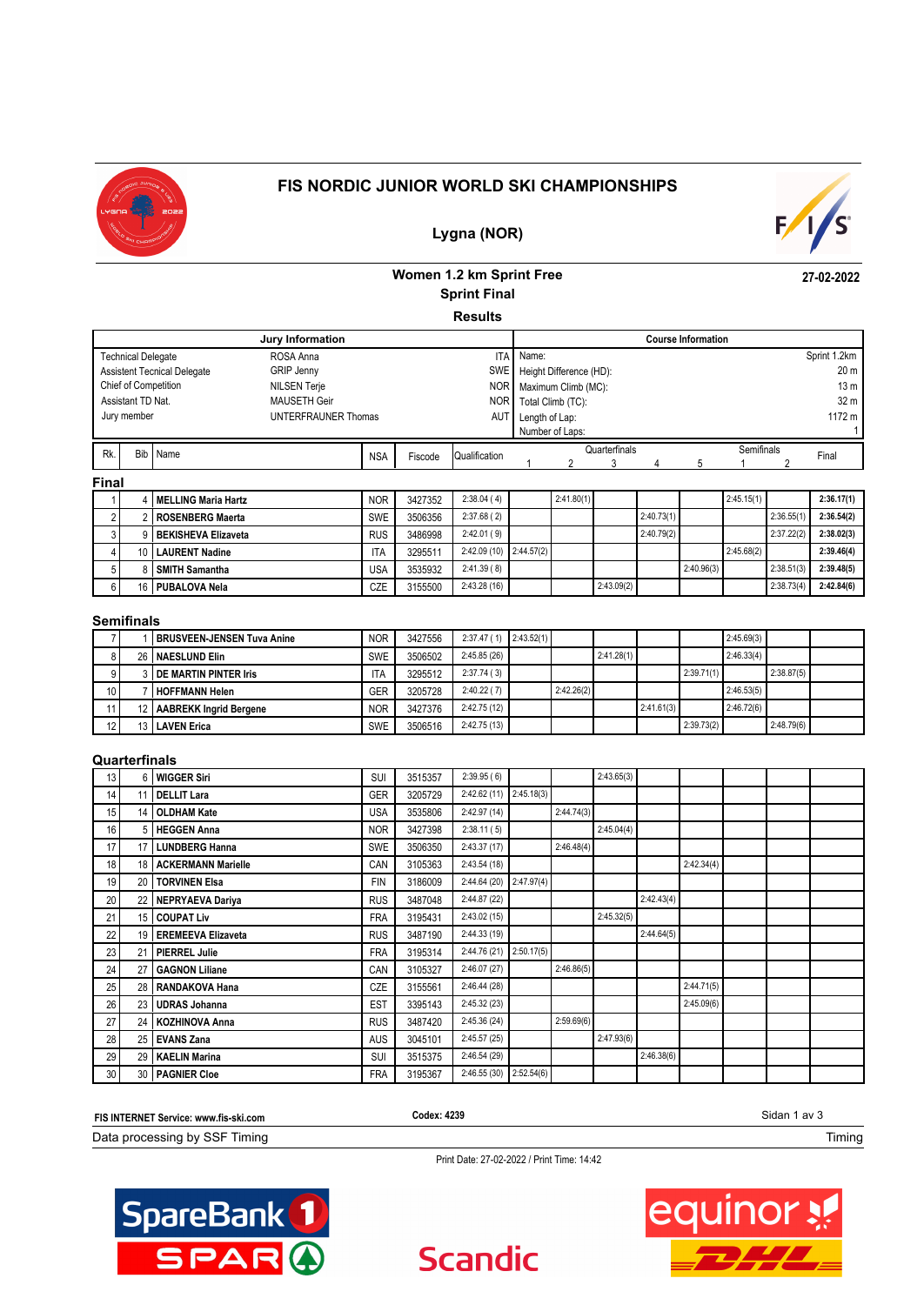

### **FIS NORDIC JUNIOR WORLD SKI CHAMPIONSHIPS**

**Lygna (NOR)**

# $F/1/S$

# **Women 1.2 km Sprint Free**

**27-02-2022**

**Results Sprint Final**

| Rk. |               | Bib Name                       | <b>NSA</b> | Fiscode | Qualification |   |                | Quarterfinals |                        |                | Semifinals   |                | Final |
|-----|---------------|--------------------------------|------------|---------|---------------|---|----------------|---------------|------------------------|----------------|--------------|----------------|-------|
|     |               |                                |            |         |               | 1 | $\overline{2}$ | 3             | $4 \quad \blacksquare$ | 5 <sup>5</sup> | $\mathbf{1}$ | $\mathfrak{p}$ |       |
|     | Qualification |                                |            |         |               |   |                |               |                        |                |              |                |       |
| 31  |               | <b>DROLET Jasmine</b>          | CAN        | 3105337 | 2:46.71 (31)  |   |                |               |                        |                |              |                |       |
| 32  |               | <b>ENGELHARDT Magdalena</b>    | <b>AUT</b> | 3055177 | 2:46.81 (32)  |   |                |               |                        |                |              |                |       |
| 33  |               | <b>KUKONLEHTO Fanny</b>        | <b>FIN</b> | 3185996 | 2:46.82 (33)  |   |                |               |                        |                |              |                |       |
| 34  |               | <b>AUDET Tory</b>              | CAN        | 3105441 | 2:46.84 (34)  |   |                |               |                        |                |              |                |       |
| 35  |               | PALMER-LEGER Sydney            | <b>USA</b> | 3535791 | 2:46.92 (35)  |   |                |               |                        |                |              |                |       |
| 36  |               | <b>VEYRE Maelle</b>            | <b>FRA</b> | 3195335 | 2:47.66 (36)  |   |                |               |                        |                |              |                |       |
| 37  |               | <b>VEIT Verena</b>             | <b>GER</b> | 3205754 | 2:47.86 (37)  |   |                |               |                        |                |              |                |       |
| 38  |               | <b>BUHOLZER Bianca</b>         | <b>SUI</b> | 3515362 | 2:47.88 (38)  |   |                |               |                        |                |              |                |       |
| 39  |               | <b>DEL RIO Gina</b>            | AND        | 3025003 | 2:47.94 (39)  |   |                |               |                        |                |              |                |       |
| 40  |               | <b>DEDEI Denise</b>            | <b>ITA</b> | 3295455 | 2:47.96 (40)  |   |                |               |                        |                |              |                |       |
| 41  |               | <b>KALETA Karolina</b>         | POL        | 3435234 | 2:48.32(41)   |   |                |               |                        |                |              |                |       |
| 42  |               | <b>RAUNIO Tuuli</b>            | <b>FIN</b> | 3185945 | 2:48.37 (42)  |   |                |               |                        |                |              |                |       |
| 43  |               | <b>MORENO RAMOS Marta</b>      | <b>ESP</b> | 3495138 | 2:48.51 (43)  |   |                |               |                        |                |              |                |       |
| 44  |               | <b>TOSSAVAINEN Eevi-Inkeri</b> | <b>FIN</b> | 3185957 | 2:48.56(44)   |   |                |               |                        |                |              |                |       |
| 45  |               | <b>ZEISSLER Jule</b>           | <b>GER</b> | 3205726 | 2:48.89 (45)  |   |                |               |                        |                |              |                |       |
| 46  |               | <b>MALI Klara</b>              | <b>SLO</b> | 3565120 | 2:49.12 (46)  |   |                |               |                        |                |              |                |       |
| 47  |               | <b>BRECKOVA Aneta</b>          | CZE        | 3155434 | 2:49.15 (47)  |   |                |               |                        |                |              |                |       |
| 48  |               | <b>JANEZIC Tia</b>             | <b>SLO</b> | 3565128 | 2:49.18 (48)  |   |                |               |                        |                |              |                |       |
| 49  |               | <b>KLEMENTOVA Marianna</b>     | <b>SVK</b> | 3705077 | 2:49.53 (49)  |   |                |               |                        |                |              |                |       |
| 50  |               | <b>SEEMANN Nina</b>            | <b>USA</b> | 3535772 | 2:49.92 (50)  |   |                |               |                        |                |              |                |       |
| 51  |               | <b>MACHAKHINA Hanna</b>        | <b>BLR</b> | 3665143 | 2:50.00(51)   |   |                |               |                        |                |              |                |       |
| 52  |               | SVOBODOVA Katerina             | CZE        | 3155429 | 2:50.20 (52)  |   |                |               |                        |                |              |                |       |
| 53  |               | SILVESTRI Veronica             | <b>ITA</b> | 3295457 | 2:51.13(53)   |   |                |               |                        |                |              |                |       |
| 54  |               | <b>ELMER Malia</b>             | SUI        | 3515360 | 2:51.70 (54)  |   |                |               |                        |                |              |                |       |
| 55  |               | <b>NAKAJIMA Kaho</b>           | <b>JPN</b> | 3305363 | 2:52.63(55)   |   |                |               |                        |                |              |                |       |
| 56  |               | <b>SZKURAT Daria</b>           | POL        | 3435263 | 2:54.18(56)   |   |                |               |                        |                |              |                |       |
| 57  |               | <b>FUJAK Zuzanna</b>           | POL        | 3435264 | 2:54.50 (57)  |   |                |               |                        |                |              |                |       |
| 58  |               | <b>MEDJA Lucija</b>            | <b>SLO</b> | 3565129 | 2:54.68 (58)  |   |                |               |                        |                |              |                |       |
| 59  |               | SIVOKOVA Kristina              | <b>SVK</b> | 3705075 | 2:54.77 (59)  |   |                |               |                        |                |              |                |       |
| 60  |               | LISOVSKAYA Sofiya              | <b>BLR</b> | 3665153 | 2:54.93 (60)  |   |                |               |                        |                |              |                |       |
| 61  |               | RAKISHEVA Aisha                | KAZ        | 3675127 | 2:55.54(61)   |   |                |               |                        |                |              |                |       |
| 62  |               | <b>PINCHUK Lizaveta</b>        | <b>BLR</b> | 3665137 | 2:55.93(62)   |   |                |               |                        |                |              |                |       |
| 63  |               | <b>TOCHITANI Takane</b>        | <b>JPN</b> | 3305370 | 2:56.72 (63)  |   |                |               |                        |                |              |                |       |
| 64  |               | <b>FORDHAM Rosie</b>           | <b>AUS</b> | 3045096 | 2:57.49 (64)  |   |                |               |                        |                |              |                |       |
| 65  |               | <b>VOLFA Estere</b>            | LAT        | 3555104 | 2:57.54(65)   |   |                |               |                        |                |              |                |       |
| 66  |               | <b>HONDA Chika</b>             | <b>JPN</b> | 3305347 | 2:58.37 (66)  |   |                |               |                        |                |              |                |       |
| 67  |               | <b>SEHLIANYK Marianna</b>      | <b>UKR</b> | 3695101 | 2:59.62(67)   |   |                |               |                        |                |              |                |       |
| 68  |               | <b>NIKON Anastasija</b>        | <b>UKR</b> | 3695104 | 3:00.17(68)   |   |                |               |                        |                |              |                |       |
| 69  |               | YAMAZAKI Yuka                  | <b>JPN</b> | 3305398 | 3:00.23(69)   |   |                |               |                        |                |              |                |       |
| 70  |               | <b>BUSKO Oliwia</b>            | POL        | 3435269 | 3:00.40 (70)  |   |                |               |                        |                |              |                |       |
| 71  |               | <b>BUINITSKAYA Alina</b>       | <b>BLR</b> | 3665152 | 3:01.96(71)   |   |                |               |                        |                |              |                |       |

| FIS INTERNET Service: www.fis-ski.com | Codex: 4239 | Sidan 2 av 3 |
|---------------------------------------|-------------|--------------|
| Data processing by SSF Timing         |             | Timing       |